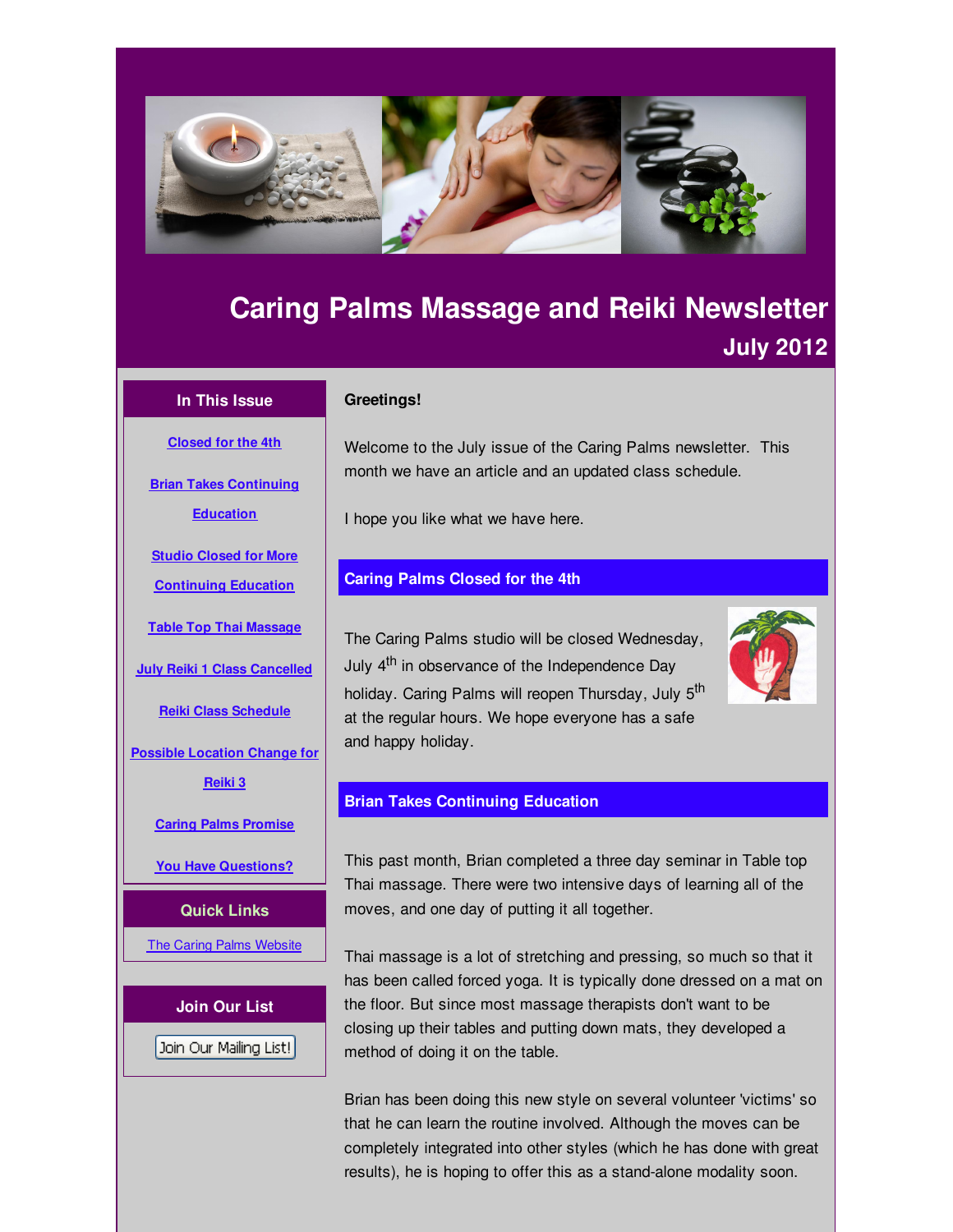#### **Studio Will be Closed for More Continuing Education**

The Caring Palms studio will be closed Thursday, July 12<sup>th</sup> (at 1:00pm) through Sunday, July 15<sup>th</sup> while Brian is taking continuing education in mediumship. He will be attending Stansted-in-Florida, a four day intensive course focusing on the development of one's personal Psychic / Mediumistic skills. It is patterned after and taught by tutors associated with the Arthur Findlay College in Stansted, Essex, England. This course follows the same level of quality and the same format as courses taught regularly at the College and gives each student an opportunity to meet and mingle with like-minded people.

## **Table Top Thai Massage**

Thai massage is a lot of stretching and pressing, so much so that it has been called forced yoga. It is typically done dressed on a mat on the floor. But since most massage therapists don't want to be closing up their tables and putting down mats, they developed a method of doing on the table.

Thai does a lot of stretches that Caring Palms already does, but while those are intuitive and have to be worked out, these are doing the same things but are more polished.

The Thai routine involves stretching each part of the body (arms, legs, torso, etc.) and then doing palm and thumb compressions along SEN (energy) lines. Because the therapist uses their body to facilitate the stretches, they are on the table almost as much as the client. To reach the positions needed for the stretches that they do, the therapist will be kneeling or perching or standing over the client. Some of these involve leg lifts and shoulder stretches as well as the 'Bow' and the 'Cobra'.

The movements can be completely integrated into other things Caring Palms currently does such as MFR and other fascial (connective tissue) work. (Caring Palms integrated movements from the Auntie Margaret version of Hawaiian Lomi Lomi as needed and will be doing the same with Thai movements.)

One of the people worked on asked why people would pay to be stretched like this. But when she got up off the table and saw how much she could move, she understood.

# **July Reiki 1 Class Cancelled**

The Reiki 1 class scheduled for July 14<sup>th</sup> has been cancelled due to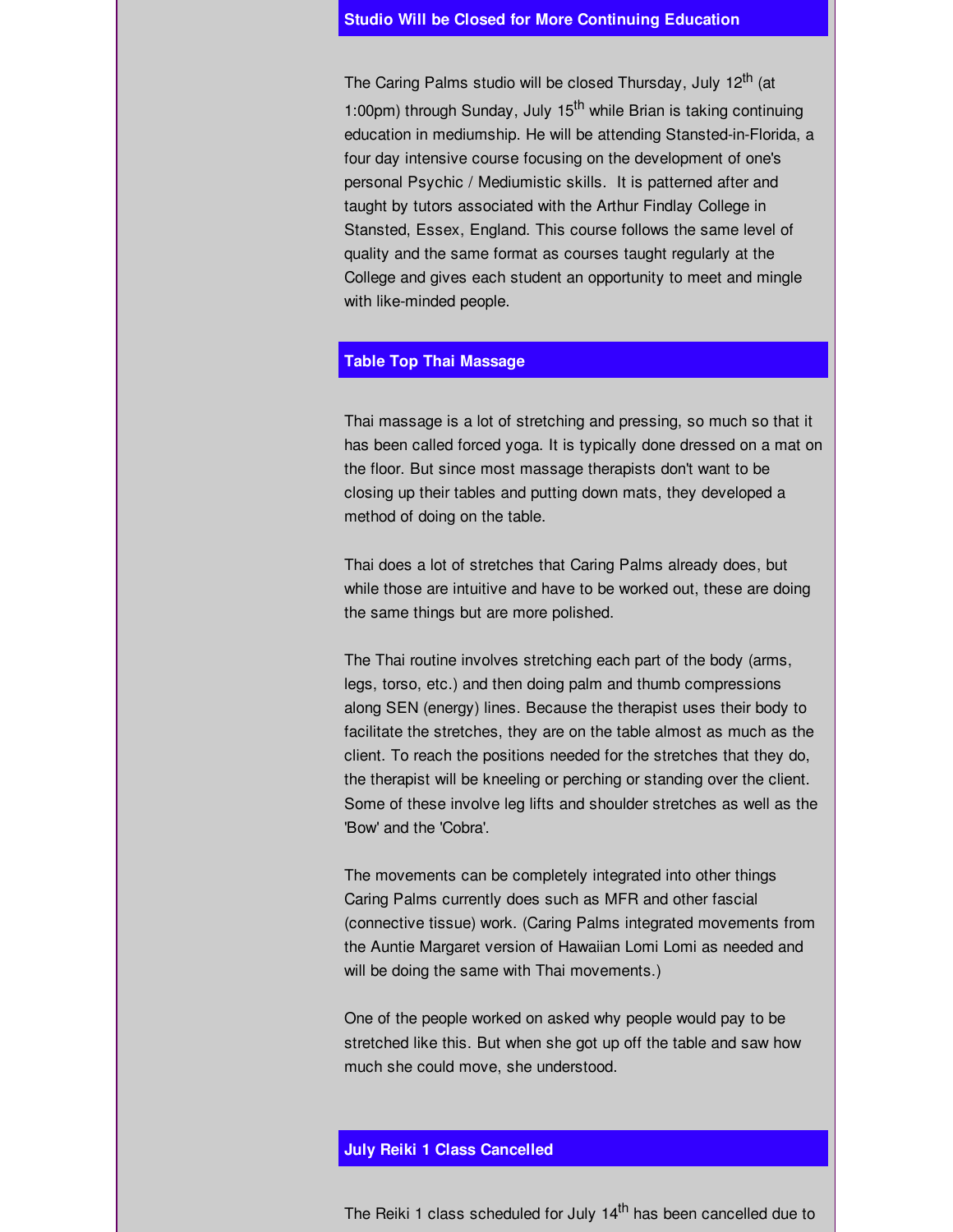a scheduling conflict. Brian will be attending Stansted in Florida that weekend. The next scheduled Reiki 1 class is Saturday, August 14<sup>th</sup>. Please remember, Reiki classes can be scheduled during the week if someone cannot wait for the current scheduled ones.

## **Reiki Class Schedule**

The following is a list of currently scheduled Reiki Classes. Each class (unless otherwise marked) currently has a status of 'Scheduled'. This means that a date has been set, but no one has signed up for it yet. Once a deposit has been received for a class, the status will be 'Confirmed'. Any class marked as 'Closed' has filled up. (Note: In some cases, one may be able to enter a class marked 'Closed' with permission of the instructor.)



Reiki 1

- July 14 (Saturday) 10am 5pm **Canceled**
- August 11 (Saturday) 10am 5pm
- September 8 (Saturday) 10am 5pm
- October 13 (Saturday) 10am 5pm
- November 10 (Saturday) 10am 5pm

## Reiki 2

- June 23 (Saturday) 10am 5pm **Confirmed**
- October 27 (Saturday) 10am 5pm **Confirmed**

#### Reiki 3

- July 28 (Saturday) 10am 5pm **Confirmed**
- December 27 (Saturday) 10am 5pm

All classes are open to anyone wanting to learn this unique method of hands-on healing. The cost for each class is \$100 no matter what level of Reiki the class is for. A 50% deposit (\$50) is required a minimum of seven (7) days prior to the class date (or permission of the instructor) to reserve a space in the class. Classes with no deposits received by the cut off date will be canceled. All class statuses may be viewed on the Reiki side of the web site under 'Class Scheduling and Schedule of Classes'. You can also sign up for classes there.

Each Reiki class is six (6) CEUs for Florida massage therapists.

# **Possible Location Change for Reiki 3 in July**

There is a possibility that the Reiki 3 class scheduled for July 28<sup>th</sup> may take place at the Hampton Inn instead of the Caring Palms studio. There have been several people interested in taking this class, and it could expand beyond the maximum number that could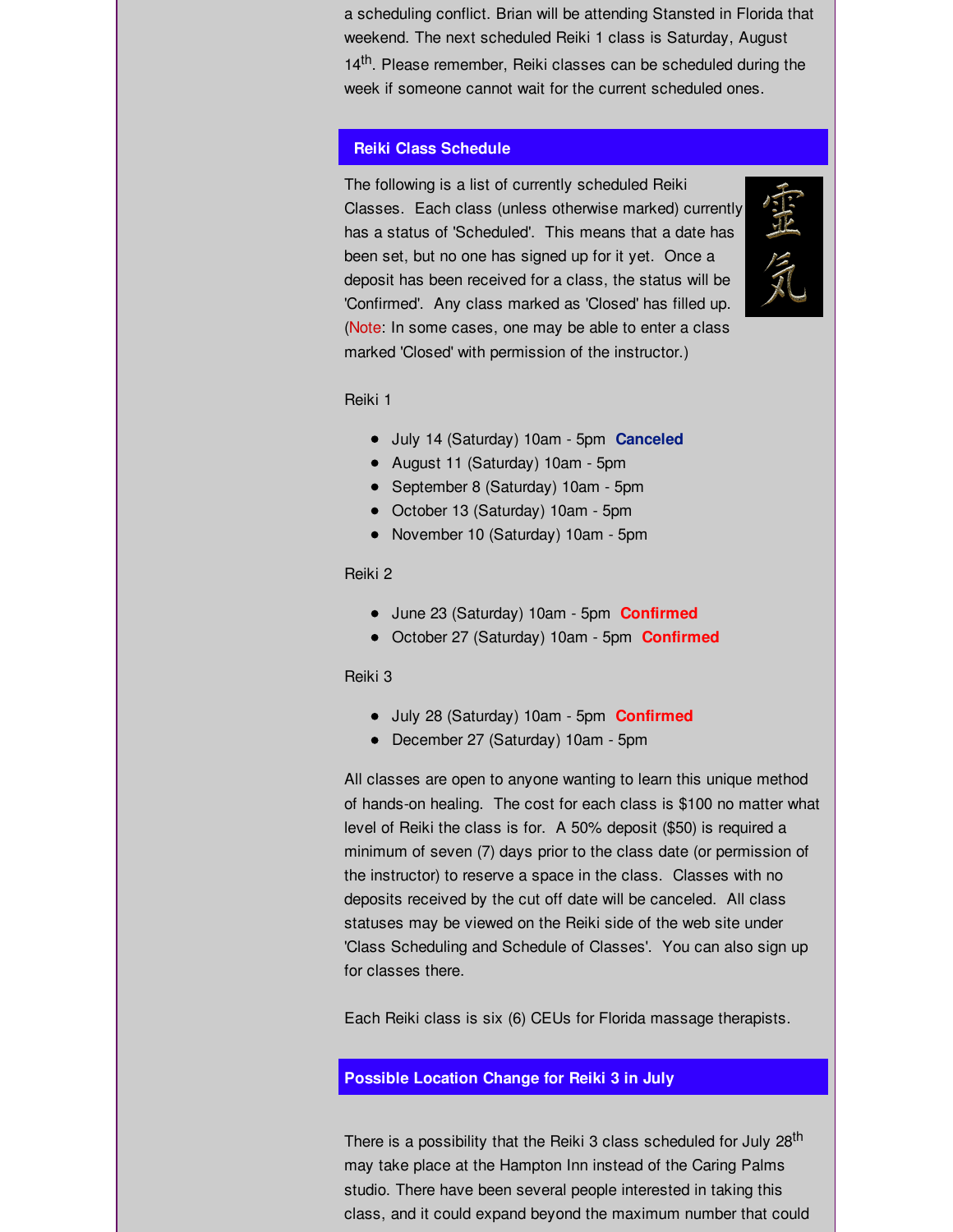be comfortably taught at the studio. (We can comfortably teach six in the studio, but need a minimum of eight to move to the hotel due to the cost of the room.) The hotel is available, but Caring Palms needs to let them know at least one week before the class date. Right now, the registration system will allow up to 10 people into the class. If the 'drop date' for the hotel comes before we do not have enough to move it, the maximum number will be changed back to six.

If you are interested in the class, please register as early as possible as we need to make a decision on the location by Monday morning on July 23<sup>rd</sup>. If there is a location change, everyone will be notified by email.

## **Modality of the Month**

#### **Swedish Massage**

Although exotic sounding, Swedish massage is the most common type of massage performed. Developed by Pehr Henrick Ling, who based it on the movements of Swedish gymnasts, it can be a very relaxing session, but can also be therapeutic.

Swedish massage is usually the first style of taught in most schools. It is a great beginning point for students to learn to touch a client, and develop pressures and movements. This is actually the basis for most of what they learn later.

## read [more](http://r20.rs6.net/tn.jsp?f=001y1ltD-1ldJDzDiVwNHG-Es5HooYJqU2RTJRjSvwn_LiyjeQXwVNZuNIQAq5qFL13lhHyGBU8BLLeHule41wc7uDGHR0wp5DsHY5TzdAYO3Tep6cqO0Y0dTeJ90OwU9B-39AMcxakuVBmQaB5IUUd87ra9k2lVffGaxIDGBTVUdVZMoVyz9N0u0u_NbXsDdF40uMWcXeTDFv6Z_upGi9BHg==&c=&ch=)

## **Now Rooster, Next Tinkerbell**

#### **by Brian Dean**

A couple weekends ago, I went out to work on another pitbull, Rooster (or more appropriately Rooster Cogburn of Clay County). Rooster is a one eyed pit that is mostly skin and bones and was rescued by Pit Sisters, the same group that rescued Rilind. Rooster has never had heartworm treatment and is suffering from a really bad case of it, so bad that the vet would have normally put down a dog in this condition. In fact, he couldn't figure out why this dog was still alive.

But Rooster does not act like he is on death's door. He still has interest in chasing lizards and seems to have the will to live. He is alert, and would be more active, but he is kept to minimal activity because of the condition of his heart. They



Rooster Cogburn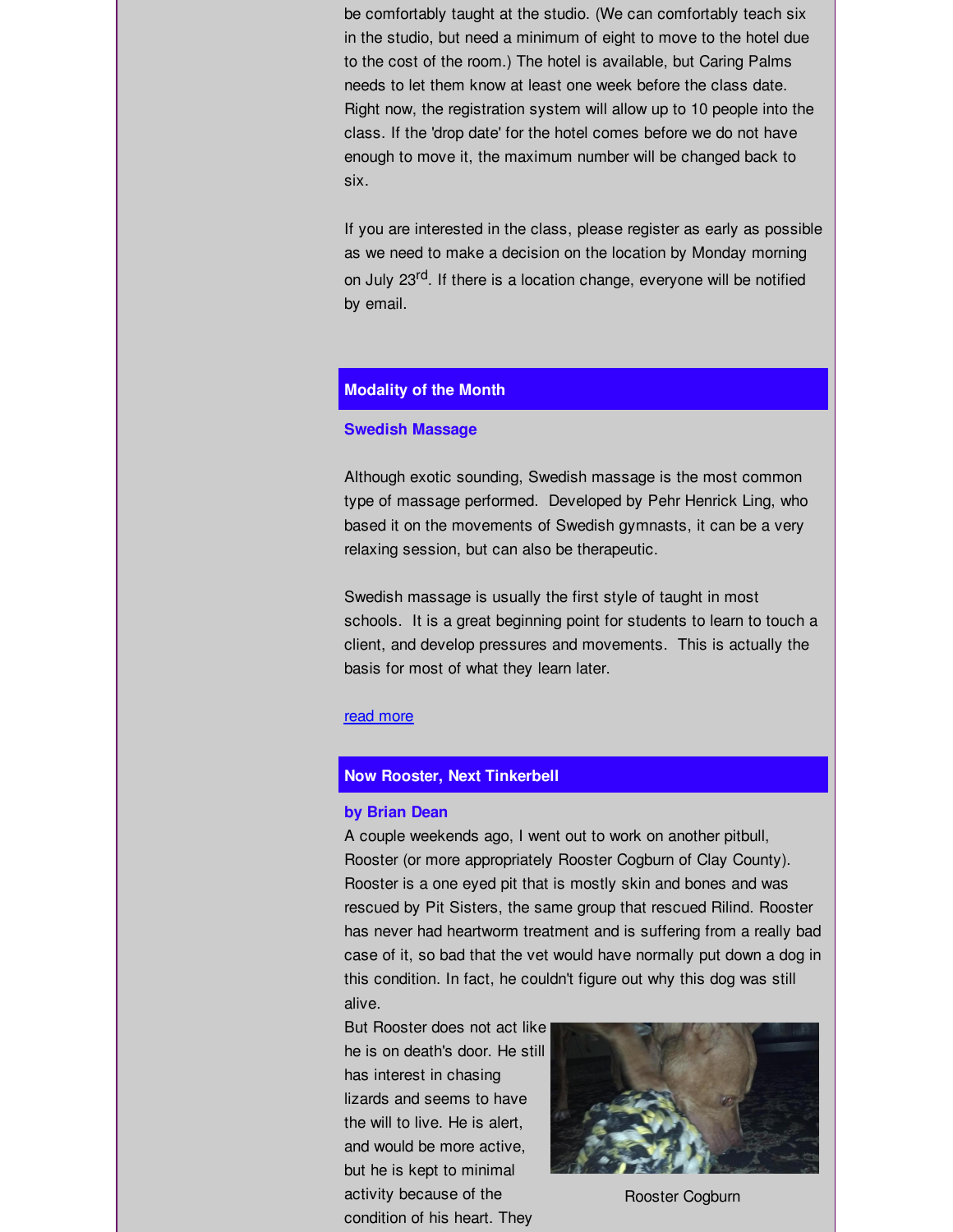are currently working medicines and hoping that one of them will help him back to health. They also decided to try Reiki since it seemed to work on Rilind and before him, Friday.

So, my wife and I went to visit one Sunday, and I spent about 45 minutes giving Reiki to Rooster. This dog was such a sweetie. He was calm, and although moved around a bit, seemed to like it, and be willing to take it in. I was told a couple days later that they believed it helped some.

Reiki does whatever the soul of the individual wants it to do. If it wants to heal the body, it will. If it has decided that it is time to travel, it can be that vehicle. So, the foster family is open to whatever it can

do. At least if Rooster decides to move on, his last memories will be of love. If he decides to stay, then he will receive more love.

I was just contacted about another dog, Tinkerbell, being rescued that looks like she is in as bad a condition as Rilind was when I first saw him. I am waiting for Pit Sisters to let me know when they want me to see her. I think we are all hoping that Reiki will help her as it has the other dogs.



**Tinkerbell** 

I think I am going to change my title to "The Dog Reiki-er".



## **Caring Palms Promise**

**At Caring Palms, we pledge to do the best work we can at every session. We not only do this to continue to earn your business, but because we believe that you deserve the best care possible every time you are here. This is true whether it is massage, or**